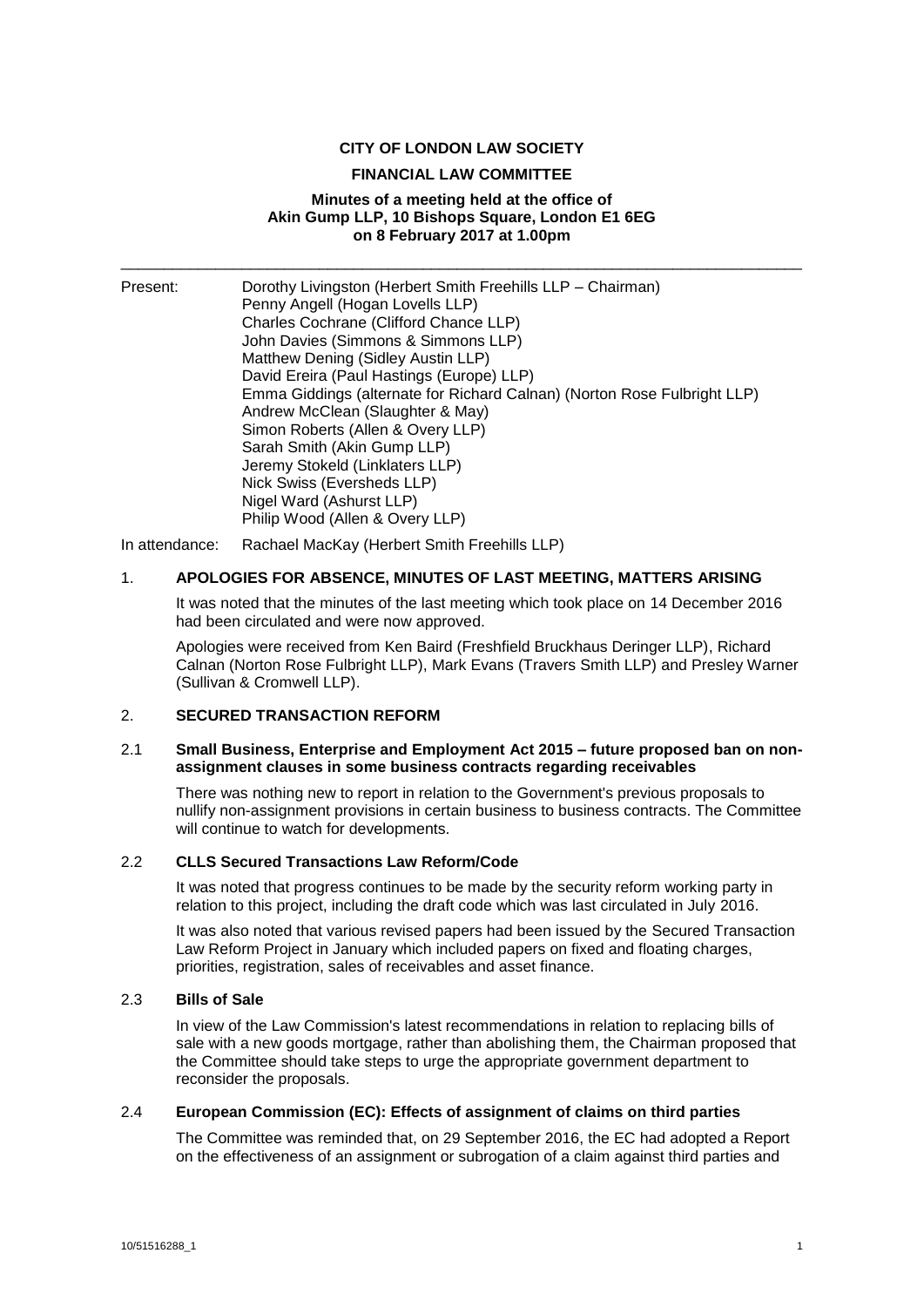the priority of the assigned or subrogated claim over the right of another person. The Report seeks to identify the main problems related to the lack of uniform rules and presents three approaches to address this which are based on: the law of the contract between assignor and assignee, the law of the assignor's habitual residence and the law applicable to the assigned claim. It was noted that the assignor's habitual residence was currently the favoured back-stop.

It was noted that a public consultation and a study on traded securities and claims was expected to be launched soon.

The Committee would therefore consider the consultation when it was released.

# 3. **E-SIGNATURES**

The Chairman suggested that contact be made with the chairman of the Joint Working Party on e-signatures to take account of recent developments as regards the Land Registry.

## 4. **UK GOVERNMENT'S ANNOUNCEMENT OF A PATIENT CAPITAL REVIEW**

It was noted that the UK Government had recently announced its plan to undertake a review of all aspects of the financial system affecting the provision of long-term finance to growing innovative firms and that a consultation was due to be launched in the spring, with recommendations being made in the autumn.

The Committee would consider the consultation when released.

## 5. **FINANCIAL STABILITY**

#### 5.1 **EU BRRD Article 55**

There was nothing new to report on this issue.

#### 5.2 **EU proposal for a Directive to amend the Bank Resolution and Recovery Directive (2014/59/EU) (BRRD) as regards the ranking of unsecured debt instruments in bank insolvency creditor hierarchy**

It was reported that the EU had recently issued a proposal for a Directive to amend the BRRD which would require all Member States to have a new statutory tier of "nonpreferred" senior debt for banks; that is to say a statutory law of subordinated debt. It was noted that the proposed Directive is required to be transposed into national law by "[June 2017]" and that its date of application is fixed for "[July 2017]".

Afternote: This timetable seems to have slipped.

The Chairman reported that HM Treasury were looking for assistance in preparing to implement this creditor hierarchy, so interested members should make themselves known.

## 6. **INSOLVENCY**

## 6.1 **New European Commission (EC) Proposal for a Directive on Insolvency, Restructuring and Second Chance**

Whilst there was nothing new to report on the EC's proposals for a new Directive on business insolvency, the Committee would need to consider the proposals when they become available.

#### 6.2 **Insolvency Service Review on Corporate Insolvency Framework**

The Committee was reminded that it had responded to the Insolvency Service consultation on the Corporate Insolvency Framework in July 2016, and that next steps were awaited.